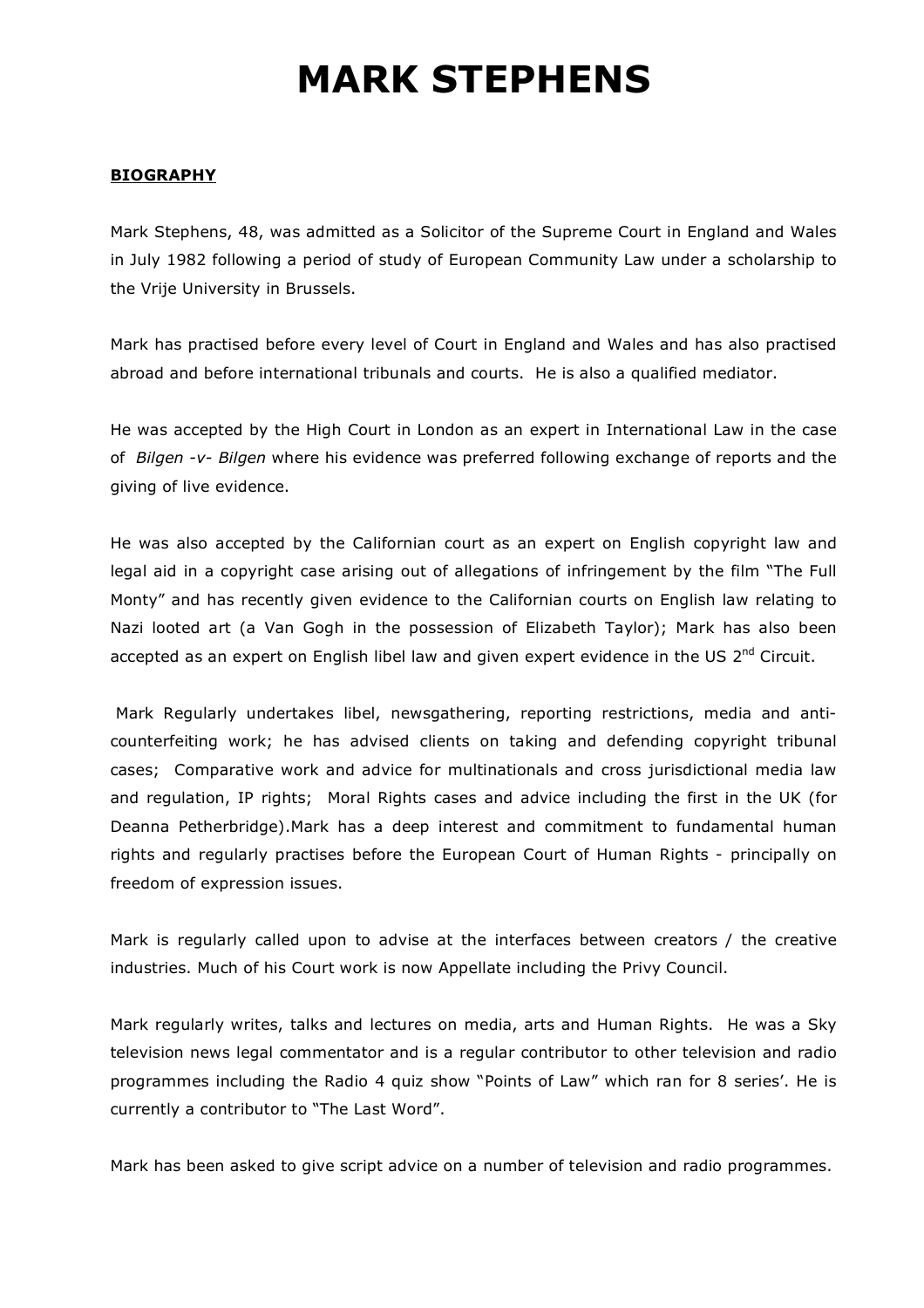Mark was rendered into a Spitting Image puppet. He is a Freeman of the City of London and in his spare time is married to Donna and father of three daughters!

#### APPOINTMENTS

Appointed by Foreign Secretary to the FCO Free Expression Advisory Board

Appointed by the Lord Chancellor to be a Champion of the Community Legal Service

Vice Chair of the International Bar Association Media Law Committee

IBA trial observer most recently to Thailand in 2005

Chair of Policy Board Internet Watch Foundation (1996 - 1999)

Vice Chair of IWF (1999 - 2003)

Board Member of ICSTIS (Premium Rate telephone regulator) (1990-1999)

Trustee of SPARKS (Sport Aiding Research for Kids) with many celebrities (1996 - 2004)

Chair Greenwich & Docklands International Festivals (1999 - 2004)

Chair Solicitors' Law Festival (1998 - 2001) formerly the Solicitors Annual Conference

Legal Director - Artlaw (1982 - 1984) a national legal advice centre

Senior Partner - Stephens Innocent (1984 - 1999)

Partner in a European cabinet of law firms - EEIG

Chair of the Management Committee of the Programme in Comparative Media Law & Policy at Wolfson College, Oxford's Centre for Socio Legal Studies

Former President of the North East London Law Society

Former member of the Law Society Public Relations Advisory Board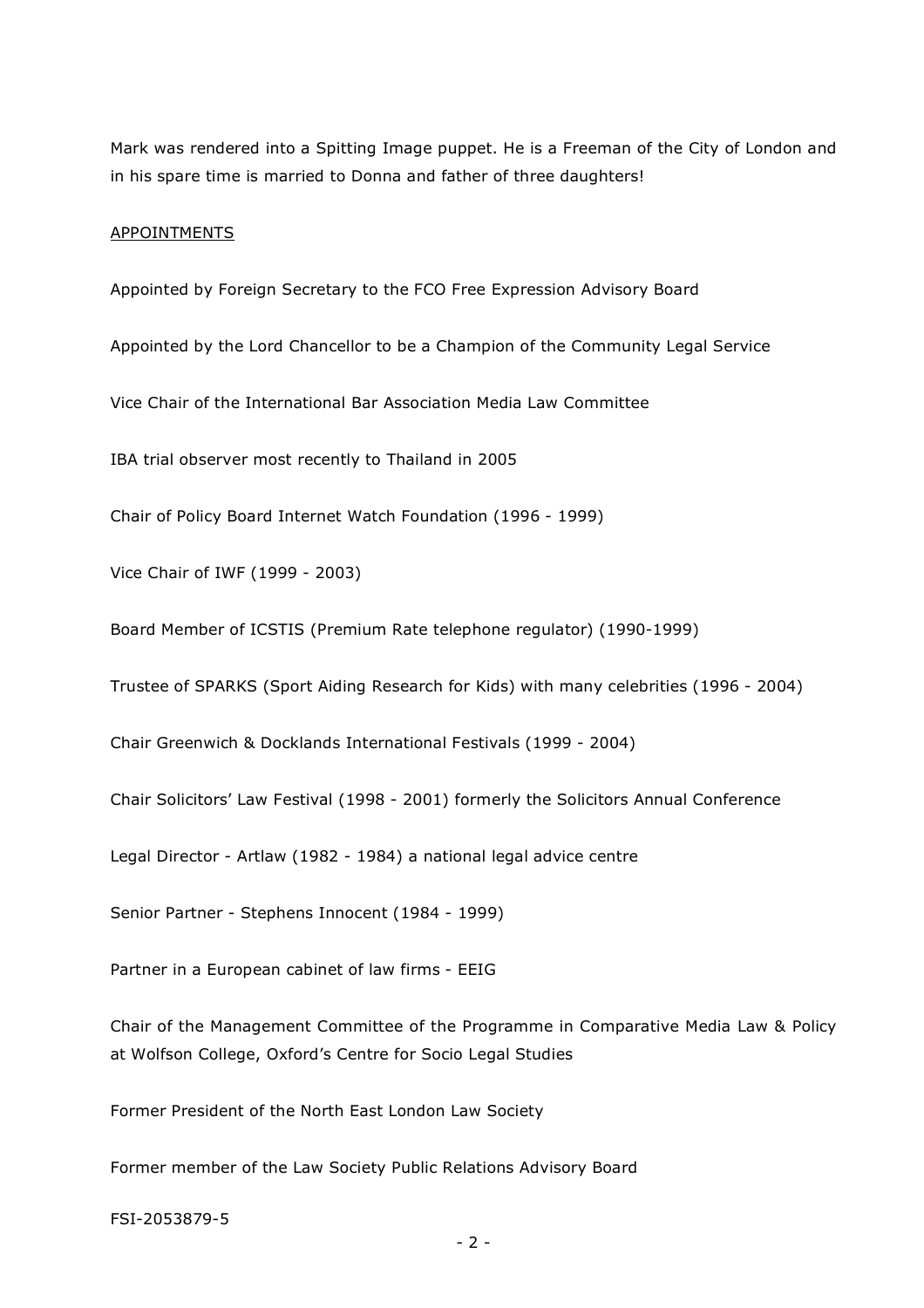Founder of the Joint Ethics Committee for the Visual Arts

Held a seat on the British Copyright Council

Trustee of the Solicitors' Pro Bono Group of the Law Society of England and Wales for 7 years

Holds a seat on the International Advisory Board for the University of Hong Kong

Admitted as a Fellow of the Institute of Advanced Legal Studies at London University

Recently conferred with Doctor of Laws (Honoris causa) by the University of East London

Editorial Board of the Entertainment and Sports Law Journal

#### **FURTHER DETAILS**

Creative Arts & Cultural Industries.

Honorary Solicitor to Contemporary Art Society Former Honorary Solicitor to Public Art Development Trust One of the very few UK lawyers specialising in fine art, artists and related problems. Co-Founder of Artlaw - Nationally based legal advice service for fine artists and was its legal director for two years. Created the Design Artist Copyright Society (royalty collection agency for artists now having about 20,000 artist members worldwide). Created & founded - Joint Ethics Committee for Visual Art Lectures on Art and Law at art colleges on Rights Management and exploitation eg at Royal College of Art IBA Cultural Law Committee Profiled in "Moving Targets 2: A User's Guide to British Art Now" by Louisa Buck *Tate Publishing (2000)*

Advisers to a wide range of site specific works e.g. Artangel/Rachel Whiteread in the lease of the land necessary for her to cast a House in Mile End.

Advisers to Saatchi Gallery and the Museums and Galleries Association.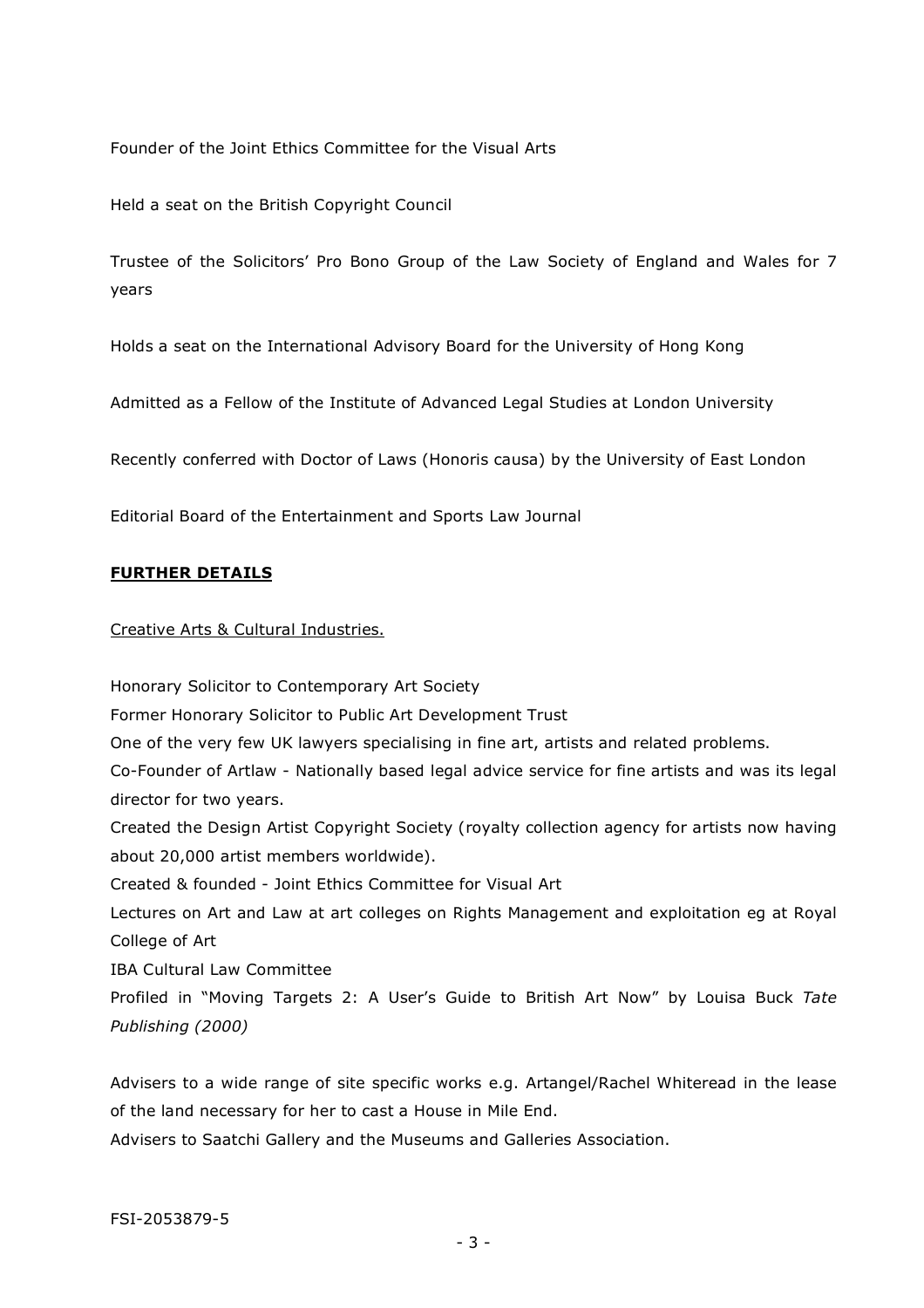Advised on many commission agreements for art in public places including art in Docklands and at Gatwick North Terminal, Stanstead Airport and the new Heathrow T5.

Regularly advise on title and related issues in relation to stolen and looted works of art as well as their recovery.

Advised on droit de suite and percentage for art campaigns.

## MEDIA LAW

Contributing author to "INTERNATIONAL LIBEL AND PRIVACY HANDBOOK" published by Bloomberg Press (2005).

Sat on: British Copyright Council for 11 years as representative for the:

Design Artist Copyright Society Association of Illustrators Association of Photographers National Union of Journalists

Member of British Literary and Artistic Copyright Association

Sit on: Editorial Board, "Copyright World" "Entertainment Law Review" "Communications Lawyer"

UK correspondent for "European Intellectual Property Review"

Former adviser on copyright to RIAS (Russian national copyright collection agency) and to the Newspaper Licensing Agency & BECS.

Current advisor to DACS, PRS, MCPS,

Invited to Chair the main copyright law session at the last CISAC Congress. CISAC is the world trade body for copyright collection organisations.

First to use the Criminal provisions contained in the Copyright Designs & Patents Act and the Trademarks Act against pirates and infringers.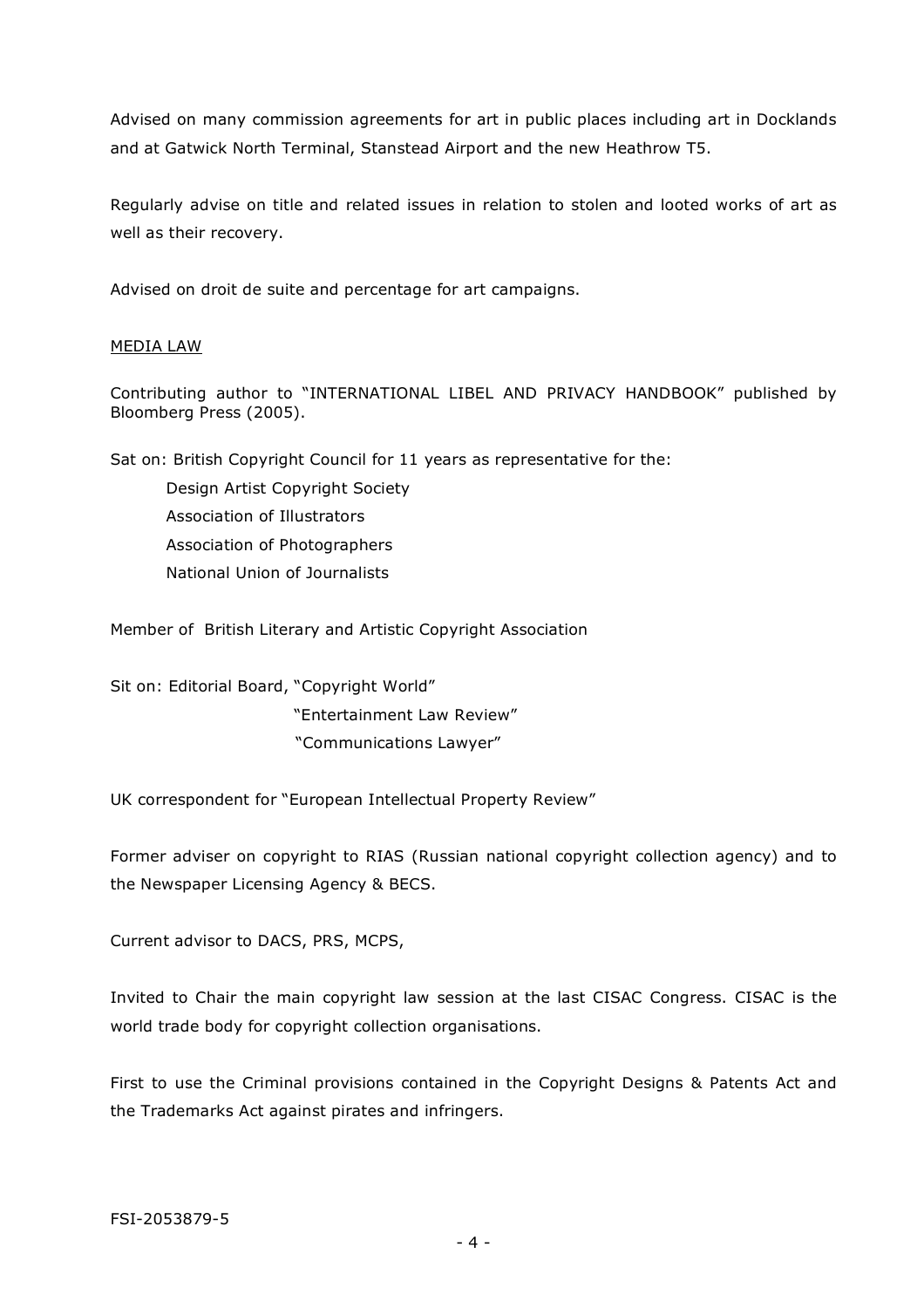Co-Advisor (with Jonathan Sellors) on Oxford University Creative Commons Copyright Project

Has run and taught courses on media law and regulation for the World Bank, Commonwealth Parliamentary Association, Department of Trade and Industry, Open Society Institute, Oxford University Summer Schools, Columbia University, INSEAD, Moscow University as well as continuing education courses for the Law Society, IBA, ABA, MLRC, Commonwealth Lawyers Association, International Trademarks Association, Stationers Company, Privacy Commissioner, Organisation of Newspaper Ombudsmen, Senior Lawyer Project, as well as commercial organisations.

Ran copyright help-lines for the NUJ, Association of Photographers, Association of Illustrators, BAPLA for over 15 years. Prepared museums briefing on "Copyright for Museums" for the Museums Association.

Representative clients also include and have included: corporate brand and individual rights owners such as Arts Council of Great Britain, Sir Peter Blake, Bloomberg, CNN, Dow Jones, Gavin Turk, Colin Self, Rolling Stones, Led Zeppelin, the Estates of Matisse, Chagall, Picasso, Magritte, Miro & Dali. Have also advised on rights in film and performance works.

Have advised on cutting edge trademarks e.g. smell, colour and images and also corporate re-branding, e.g. RAC's migration from blue to orange and introduction of new logos.

#### HUMAN RIGHTS

Sits on: Law Society Human Rights Committee.

Member: Amnesty International 'urgent action' panel.

Work before the European Court of Human Rights in relation to breaches of the European Convention on Human Rights.

Trustee of Index on Censorship.

Patron of *Justicia* an organisation working for the victims of torture in Chile during Pinochet's rule.

Trustee of the Bianca Jagger Human Rights Foundation.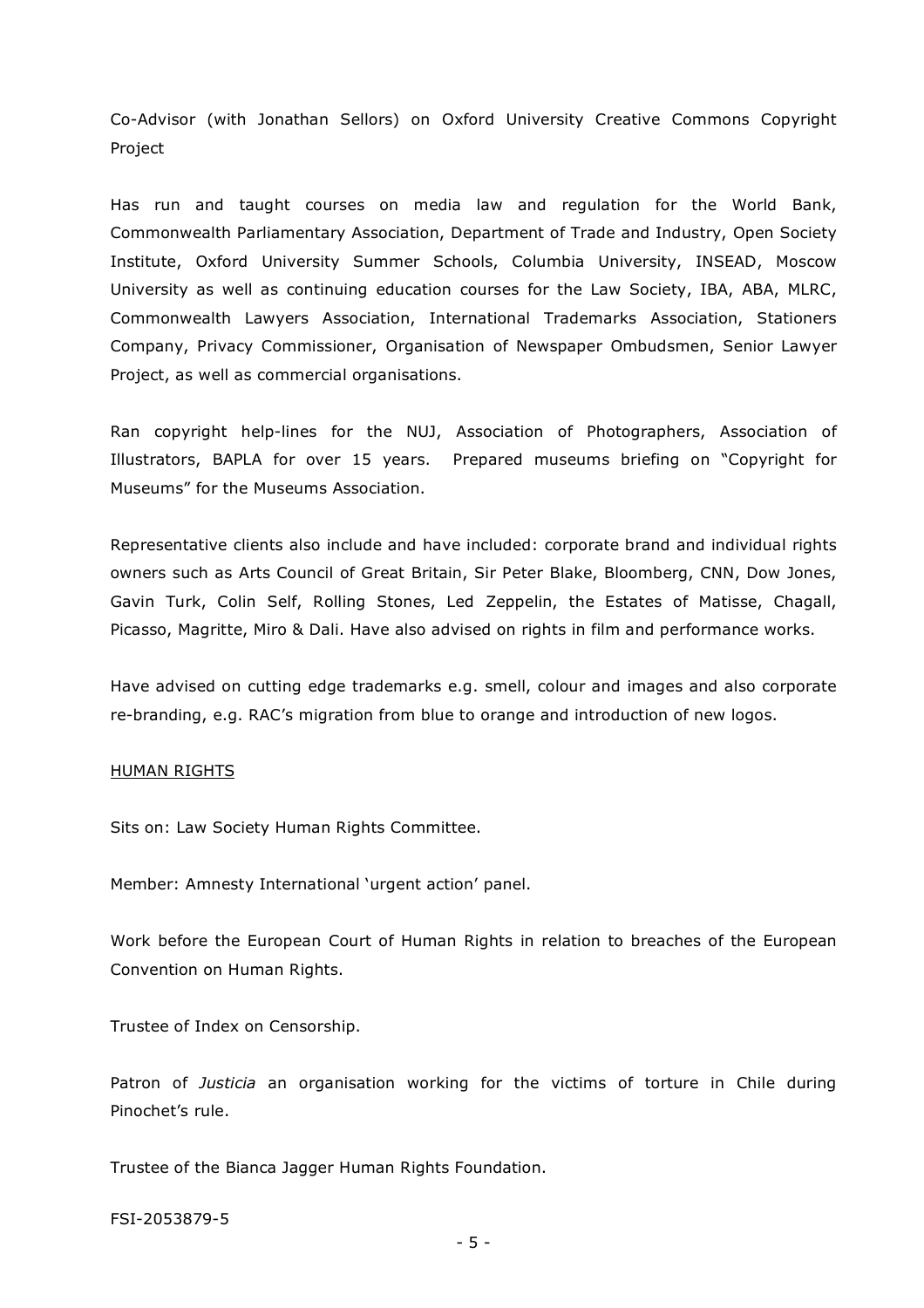#### MEDIA

Regularly presents and contributes on the full range of current legal issues in the media.

Also regularly contributes to television, radio and print media: since the beginning of 2000 he has appeared on or been quoted by:

- Television: BBC1, BBC2, BBC World Service Television, ITV, ITN, Channel 4, Sky News, ZDF (Germany), CBC (Canada), NBC (USA), ABC (USA), CNN news, CNN's Crossfire, CNN's Larry King Live, CNBC (USA and Europe), RTE (Eire), Channel 13 (Chile), Channel 9, ABC (Australia), Channel 7 WABC (New York), TV1 (New Zealand), Breakfast with Frost, South African Broadcasting Corporation, and Botswana TV, Al Jazeera, Brook Lapping Hypotheticals "Prying & Lying" moderated by Professor Arthur Miller of the Harvard Law School, "The Last Word" (More 4), Sky One, WCAF News 19 (Charlottesville).
- Radio: BBC World Service, Radio 1, 2, 4 and 5, GLR, IRN, LBC, BBC Radio Wales, Radio Scotland, Radio Ireland, all BBC local radio stations across the country, BSNZ (New Zealand), Radio 3AW (Melbourne), CFRB 10-10 (Toronto) and ZB (Auckland), Jimmy Young & Jeremy Vine legal slots.
- Print: Private Eye, Guardian, Financial Times, Times, Sunday Times, Observer, Daily and Sunday Telegraph, Independent, Mail, Mail on Sunday, Mirror, Sun, News of the World, Daily and Sunday Express, The People, Daily Star, UK Press Gazette, Daily Record, Scotsman, Western Daily Press, Birmingham Post, Evening Standard and a whole raft of other local papers. Campaign, Eastern European Forum, International Business Law, Law Society Gazette, Solicitors' Journal, The Lawyer, Legal Week, In Brief, European Lawyer, In House Lawyer, The New Law Journal, Wall Street Journal, Wall Street Journal Europe, Washington Post, San Francisco Chronicle, Art Newspaper, Time Out, Estates Gazette, Sue Stapley's "Media Relations for Lawyers", International Herald Tribune, Kommersant (Russia), The Moscow News, New Zealand Herald, Evening Post (New Zealand), New York Times, The Gleaner (Jamaica), The Cyprus Weekly, Star (Malaysia), Sydney Morning Herald, Melbourne Age, Media Guardian, Legalbrief Today (South Africa), Media Lawyer, EIPR,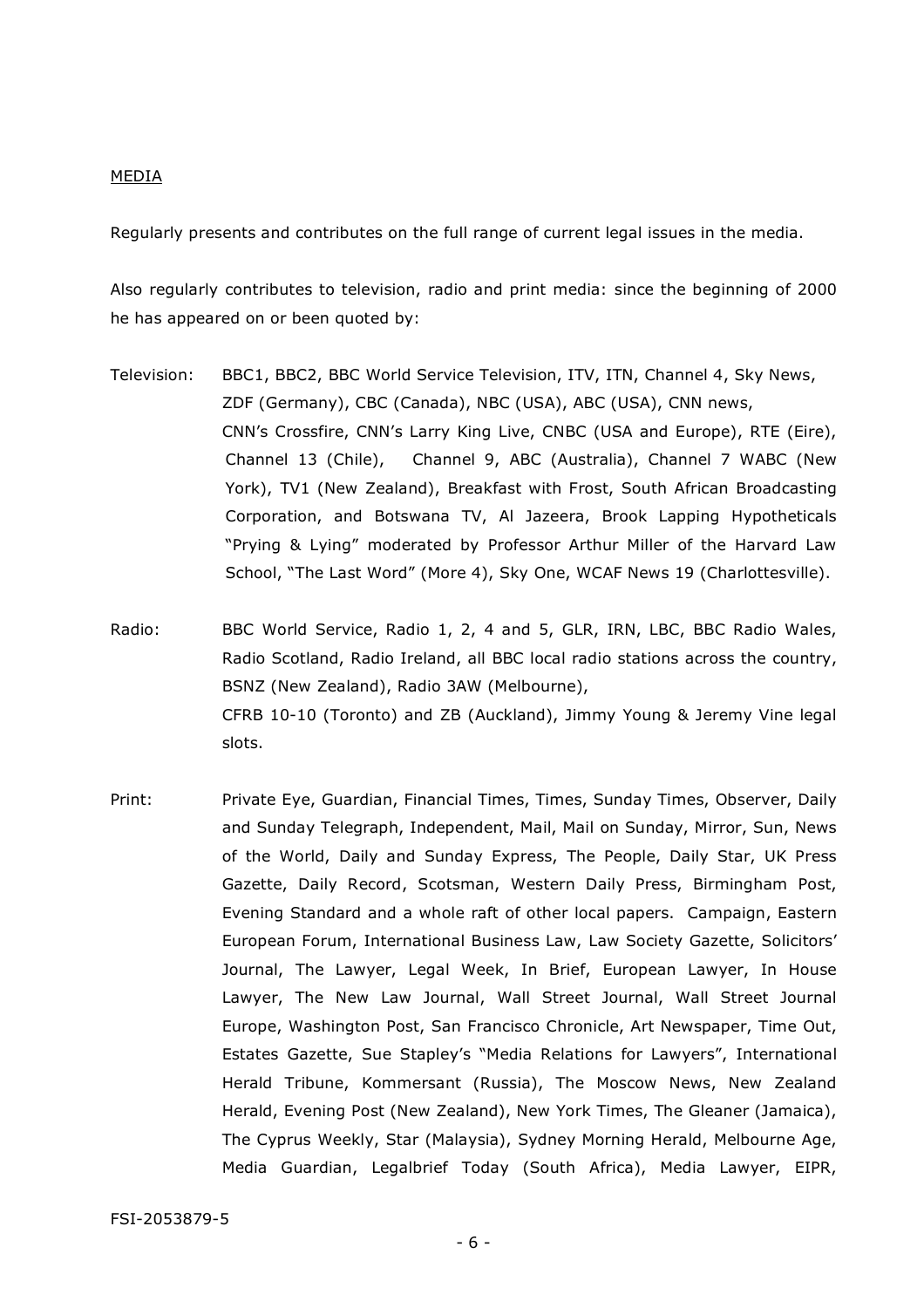"International Libel & Privacy Handbook" published by Bloomberg Press (2005), "The Hindustan Times", The Bradenton Herald (Florida), Contra Costa Times (California), Boston Globe, Gulf Times, The Christian Science Monitor The Financial Express of Bombay, India, Sunday Times, Perth Western Australia, News & Observer, Raleigh, North Carolina, Indian Express, Times of India, The Australian, Advertiser Adelaide, Los Angeles Daily News, Winston-Salem Journal, JURIST, United Press International, Business Insurance, Barre Montpelier Times Argus, North Korea Times, Editor and Publisher, The Statesman (India), Irish Examiner, Jerusalem Post, Morning Star, Asian Tribune, The Barbados Advocate, Best Syndication, Media Law Reporter, Worthing Today

- Internet: bbc.co.uk, CNN.com, itn.co.uk, sky.com, wsj.com, Guardian Unlimited, Timesonline.co.uk, Gigwise.com, Ireland On-Line, OnlyPunjab.com, AlJazeera.com, Fairfax Digital, Netimperitive.com, Kommersant.com, Mosnews.com, abc.net.au, theage.com.au, journalism.co.za, Gamesbids.com, thisislondon.co.uk, Associated Press On-line, Canada.com, Earthtimes.org, ITV.com, avinfo, ICLiverpool.co.uk, entertainmentwise.com, Spiked, Crikey, Reporters Committee for Freedom of the Press, Canoe.ca, www.indexonline.org, FinFacts Ireland, www.asiamedia.ucla.edu, Fiji Times Online, Caribbean.360.com, www.freelanceuk.com, www.firstamendmentcenter.org, legalweekstudent.net, icCroydon.co.uk, www.charlottesvillenewsplex.tv, www.thecelebritycafé.com, www.worthingherald.co.uk
- Wire Services: AP, AFP, Bloomberg, Caribbean Media Corporation News Agency, Factiva, Global News Wire, Inter Press Service, Press Association, Reuters, foi.missouri.edu, Press Trust of India, NZ Press Association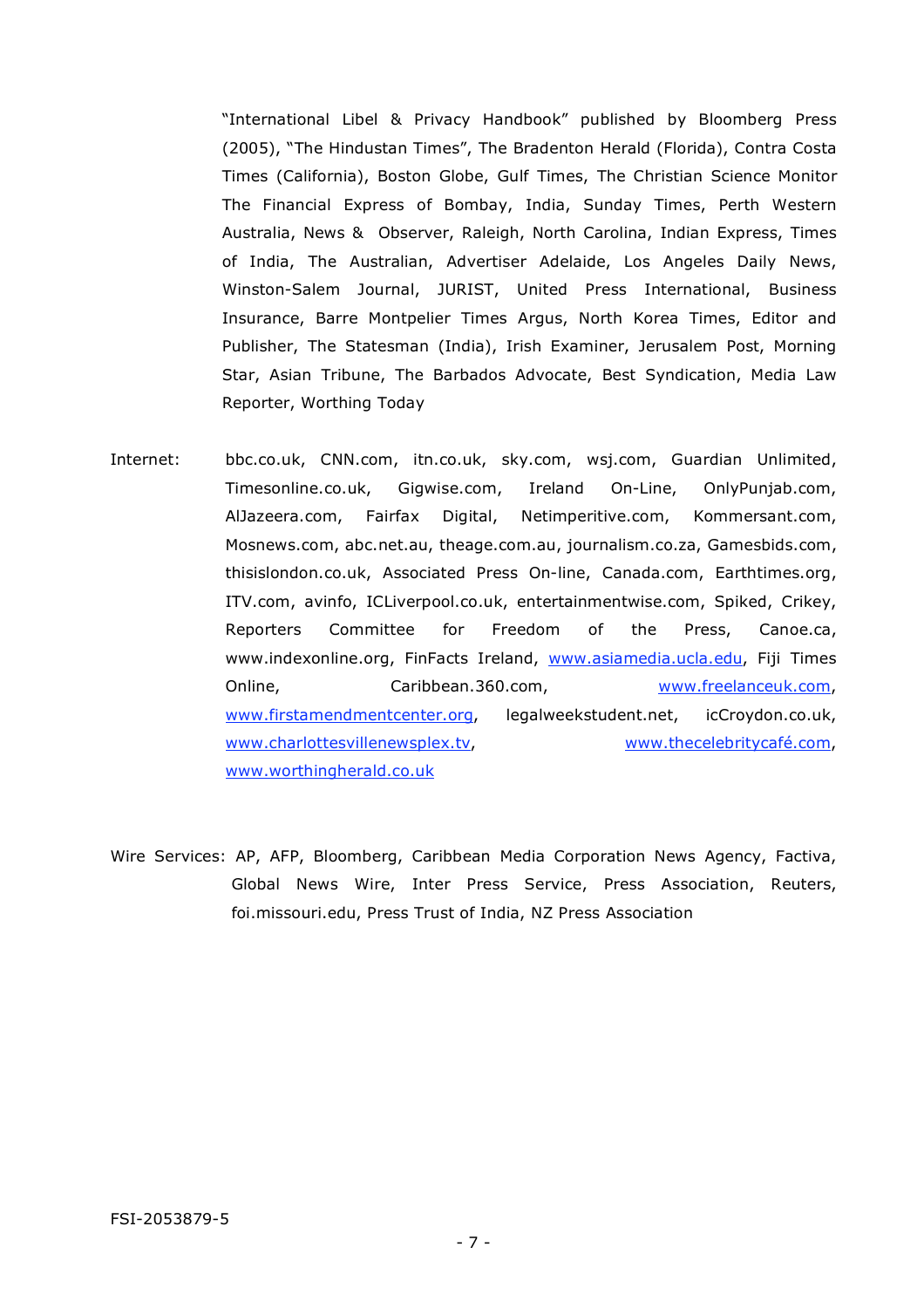Notable cases in which Mark has been involved:

#### **1. Intellectual Property**

*Gemstar Development Corporation v Canal+, Chancery Division* [2001]

*Re Blue Note Enterprises Ltd, Chancery Division,* [2001] 2 BCLC 427

*Keen v Dow Jones* (1999 - unreported)

*John Humphries, George Dugdale & Peter Litten v BBC* (1998) [FSR]

*Russian Academy of Sciences v Bristol University 19.8.98 Russia's Parliamentary Gazette*

*Hills & Saunders v Mirror Group Newspapers* 12.9.97

*Law Society of England and Wales -v- Society of Lawyers* [1996] F.S.R.739; (1996) 19(6) I.P.D. 19049 – (for the Law Society)

*Northern & Shell Plc -v- Conde Nast* [1995] R.P.C. 117; [1995] Tr. L.R.263

*Thames & Hudson Ltd -v- Design and Artists Copyright Society Ltd* [FSR]

*Re Stevens' Patent Application* (No 8721617), Chancery Division (Patents Court) (1997)

*The Reject Shop plc v Thomas (t/a Enhancing Tile Company),* OBD (Crown Office List) [1995] FSR 870, (1995) IP & T Digest 15

*Liza Bruce v Marks & Spencer* (1995) [FSR]

*Antoni & Alison v Georgio Armani* (1995) [FSR]

*Northern & Shell plc v Conde Nast & National Magazine Distributors Ltd and Another,*  Chancery Division (Patents Courts), 14 Tr L 263

*The Law Society of England and Wales v Griffiths and Another, Chancery Division,* [1995] RPC 16 (for the Law Society)

*Darrell Waters Ltd (Noddy) v David Haslam* (1993) Copyright World

*Monsoon Ltd v New Look Retailers Ltd* 10.7.1993 [FSR]

*Monsoon Limited v The Burton Group* 04.10.93 [FSR]

*David Hoffman v Barrie Duffey, 19 Copyright World* November / December 1991

*Picasso v Selfridges (London) plc, Telegraph 3.9.90*

*Shelley Films Ltd v Rex Features Limited,* Chancery Division

*Duthuit v Bank of Scotland and Alliance & Leicester Building Society,* 3.4.88 *The Times*

*Duthuit v Matisse Video Graphic System* [FSR]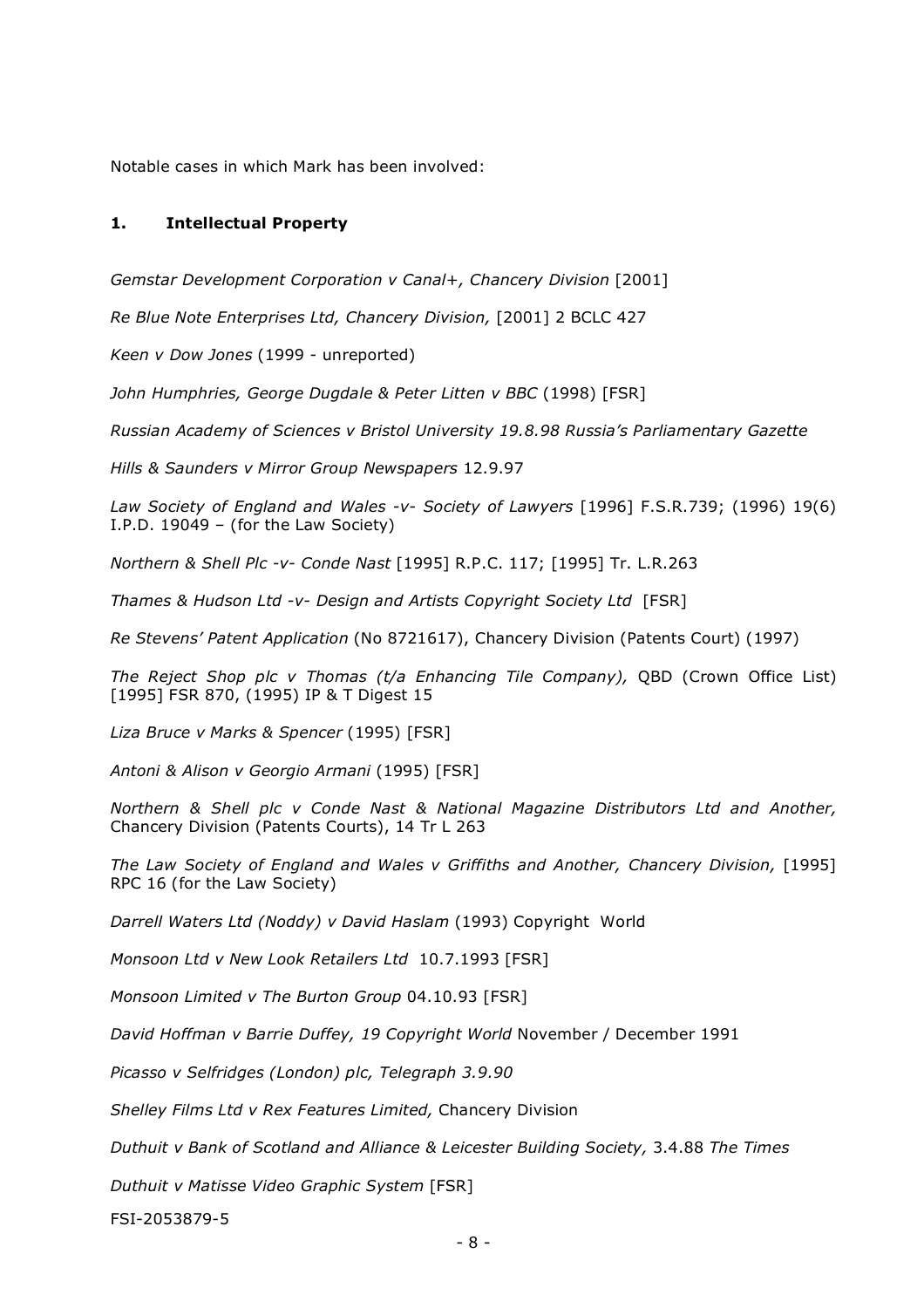*Warner v Gestetner Ltd and Another,* Chancery Division (Patents Court) 17.12.87

*Hickson -v- Polystyle Publications Ltd & Ors* (1995) unreported

*Manners -v- The Reject Shop Plc* [1995] FSR 870

*Hills & Saunders & Ors -v- MGN Ltd* (1997) unreported

*Christopher Ironside v HM Attorney-General* CH 1983 I No 2977

## **2. Defamation – Media Law & Regulation**

*Fariad v Tradition Securities and Futures SA and Another re. report restrictions - Employment Tribunal - 14.04.08*

*Decafin SA v The Associated Press 28.3.2008, Republic and Canton of Geneva, Switzerland*

*Brown v Executors for HM Queen Elizabeth the Queen Mother [2008] EWCA Civ 56 (advice only)*

Jameel and others v. Wall Street Journal Europe Sprl [2006] UKHL 44; Times Law Reports, 12 October 2006

*Harrods –v- Times Newspapers Ltd* [2006]

*Dow Jones & Co Inc v Yusuf Jameel* [2005] EWCA Civ 75; (2005) 149 *S.J.L.B.* 181*; Times,*  February 14, 2005*; Independent,* February 10, 2005

*Mohammed Jameel & Abdul Latif Jameel v Wall Street Journal Europe SPRL* (No.3) [2005] EWCA Civ 74*; Times,* February 14, 2005*; Independent,* February 9, 2005 *Jameel and another v Wall Street Journal SPRL,* QBD [2004] EWHC 38 (QB) [2004] All ER (d) 127 (Jan) *Jameel v Wall Street Journal Europe SPRL* (No.3) [2004] EWHC 37; [2004] E.M.L.R. 11 *Jameel v Wall Street Journal Europe SPRL* (No.2) [2003] EWHC 2945; [2004] 2 All E.R. 92; (2004) 154 N.L.J. 93 Jameel v Wall Street Journal Europe SPRL (No.1) [2003] EWCA Civ 1694; [2004] E.M.L.R. 6; (2003) 147 S.J.L.B. 1399

*Steel & Morris -v- UK* [2004] ECHR, 68416/01; (Unreported, February 15, 2005) (ECHR) *Steel & Morris v UK* [2004] ECHR 68416/01; 16.2.2005 *Daily Telegraph, Independent, The Scotsman, International Herald Tribune, The Guardian, The Times, Reuters, Marketwatch, Financial Times, Bloomberg, PA Europe, CBS, Globe and Mail, Edinburgh Evening News, Al Jazeera, Mail & Guardian, Seattle Post, Manchester News, ABC, Ireland Online, BBC, RTE News, ITV.Com, Mirror, Borneo Bulletin, The Star, SBS Australia, The Standard (China), Channel 4, EU Business, Channel news Asia, Kansas City Star, Daily Mail, CBS Chicago,Observer,* 

*Randal-v-International War Crimes Tribunal for the former Yugoslavia* [2002] UN Hague (first instance 7 June 2002 and appeal 11 Dec 2002)Televised hearings.

*Harrods Ltd v Dow Jones & Co Inc* [2003] EWHC 1162 (QB)

*Al Rajhi Banking and Investment Corporation v Wall Street Journal Europe SPRL,* QBD [2003] EWHC 1776 (QB) [2003] All ER (D0 339 (Jul)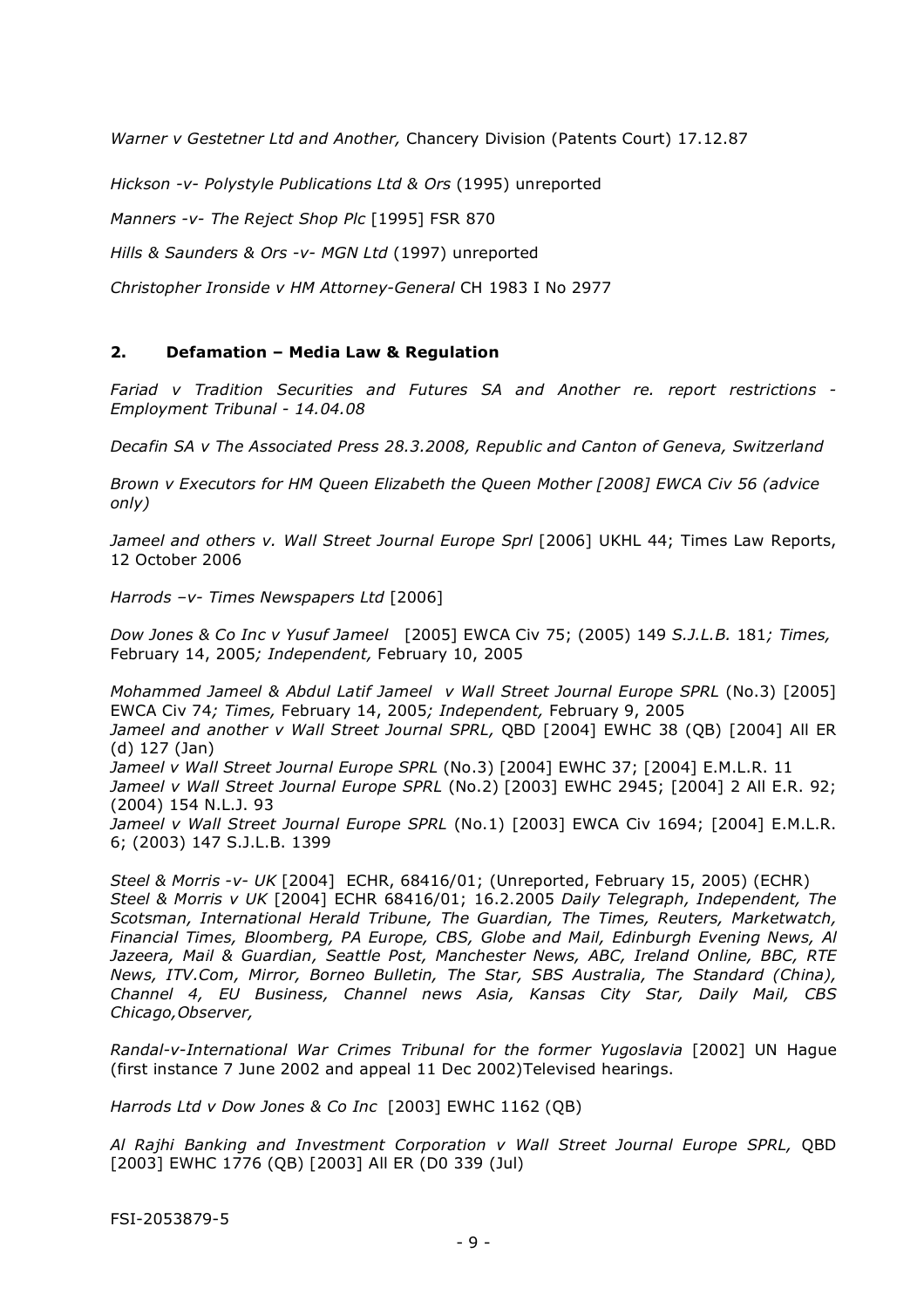*Reuben and others v Time Inc and another; TWM Landal Ltd v Time Inc and another,* COA (Civil Division) [2003] EWCA Civ 06

*Abrahams –v- Gleaner [2003] Privy Council -* Law Society Gazette 14th July 2003,

*Relf -v- Rifkind, Levy and Point Ventures Ltd* [2002] EWHC 2199 (Ch D)

*Gutnik -v- Dow Jones Inc - High Court of Australia,* 10 December 2002 - [2002] HCA 56

*Dow Jones Company Inc v Gutnick,* [2001] VSCA 249, 21 September 2001 (advice and assistance)

*Gutnik -v- Dow Jones Inc - Supreme Court of Victoria,* 28 August 2001 - [2001] VSC 305

*Mills –v- News Group Newspapers Ltd* [2001] EMLR 957

*Adeniji –v- London Borough of Newham* (2001), unreported, 16 October 2001 (Garland J.) *The Independent,* 17th October 2001

*Marco-Pierre White v New York Times; 6.4.2000 The Times, The Guardian, The Independent; The Telegraph*

*Chadha and Osicom Technologies Ltd -v- Dow Jones & Co Inc* (1999) 96(23) L.S.G.34

*Vladimir Goussinsky & Most Bank v Wall Street Journal* [1999] FSR

*Linford Christie -v- John McVicar, Johnson's News, W.H. Smith & John Menzies* (1998) 1WLR 1694: (1999) 1 All ER 545 : (1998) PNLR 748*: Times,* July 6, 1998 *: Independent,* June 22, 1998

*PCR Ltd -v- Dow Jones Telerate Ltd* [1998] F.S.R.170; [1998] E.M.L.R.407; (1998) 21(4) I.P.D.21037

*Tarasov - v- Washington Post* [1997, FSR]

*R -v- Solicitor General Ex p. Taylor and Taylor* [1996] 1 F.C.R. 206; [1996] C.O.D.61; [1995] ALR 206

*McDonald's Corporation and Anther v Steel and Another,* COA (Civil Division) 27.6.96

*Rupert Allason v Alastair Campbell, The Guardian* 3.5.96

*Terry Venables v BBC Television* (1995)

*Gilberthorpe -v- Hawkins* Times*,* April 3, 1995

*Terry Venables v Mirror Group Newspapers 1995*

*Arnold Schwarzenegger v Newsgroup Newspapers and Leigh* [The Times 6 July 93]

*James Hewitt v Newsgroup Newspapers [1993] 3 September, The Times, The Telegraph, The Guardian*

*Joyce v Sengupta and another, COA, Civil Division* [1993] 1All ER 897 [1993] 1 WLR 337

*Joyce v Sengupta 1.8.92 The Times, The Guardian*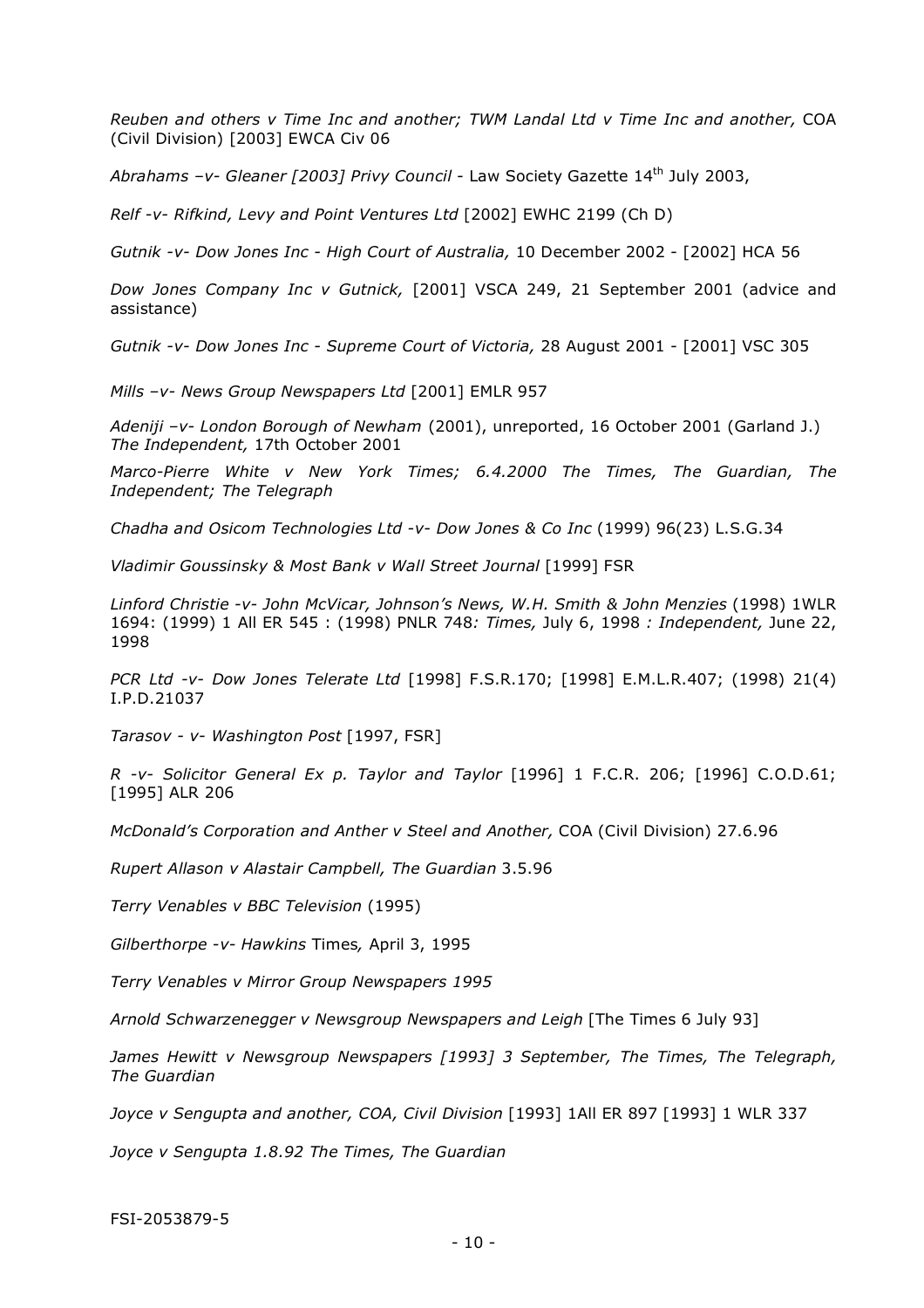*Smedley v BBC,* 4.12.88 *The Times*

#### **3. Human Rights**

*Meerabux -v- A.G. Belize -* Inter American Court of Human Rights[2005]

*Kommersant & Vasiliev –v- Russia* [2005] ECHR

*Steel & Morris –v- UK* [2005] ECHR

*Dow Jones Company Inc v Gutnick,* [2003] UN Human Rights Committee (advice and assistance)

*Secretary of State for Education & OFSTED -v- Summerhill School* [2000] (Independent Schools Tribunal, sitting in the RCJ)

*Von Stark v. The Queen -* Privy Council 16.3.00

*R v Kelly, COA (Criminal Division)* [1999]QB 621 [1999] 2 WLR 384 [1998] 3 All ER 741 (2000) 51 BMLR 142 (1998) *The Times,* 21.5.98*, The Independent* 4.6.98

*Wingrove v United Kingdom* [1997] 24 EHRR 1; 1 BHRC 509

*Percy -v- Hall* [1997] Q.B. 924; [1997] 3 W.L.R. 573; [1996] 4 All E.R. 523; (1996) 160 J.P. Rep. 788; [1996] N.P.C. 74; (1996) 93(23) L.S.G. 36; (1996) 140 S.J.L.B. 130

*Percy v Moore, QBC* (Crown Office List), CO/3422/96

*Percy and Another v Hall and Others,* COA, (Civil Division), [1996] 4 All ER 523, [1997] QB 924, [1997] 3 WLR 573, 10.5.96

*R v Anthony Noel Kelly and Another* (1995)

*Percy v Director of Public Prosecutions,* QBD, [1995] 3 All ER 124 [1995] 1WLR 1382, 159 JP 337, [1995] Crim LR 714

*R -v- Pateley Bridge Justices Ex p. Percy* [1994] C.O.D. 453

*Brind and Others v United Kingdom* (1994) ECHR 22 HER

*R -v- Gibson & Sylveire* (1991) 1 All E.R. 439; also Application to ECHR

*R v Gibson and Another,* COA (Criminal Division), [1991] 1 All ER 439, [1990] 2QB 619, [1990] 3 WLR 595, [1990] Crim LR 738, 91 Cr App Rep 341, 155 JP 126

*Andonicou and Constantinou v Cyprus* 919970 25 EHRR 491(preparation of papers and advice only)

*Hauschildt v Denmark* (1989) 12 EHRR 266 (advice only)

*R-v- J.S.G. Boggs* [1987]

*Bhandrari v The United Kingdom (Application no. 42341/04)*

*Lennox Phillip also called Yasin Abu Bakr v The Attorney General Of Trinidad And Tobago*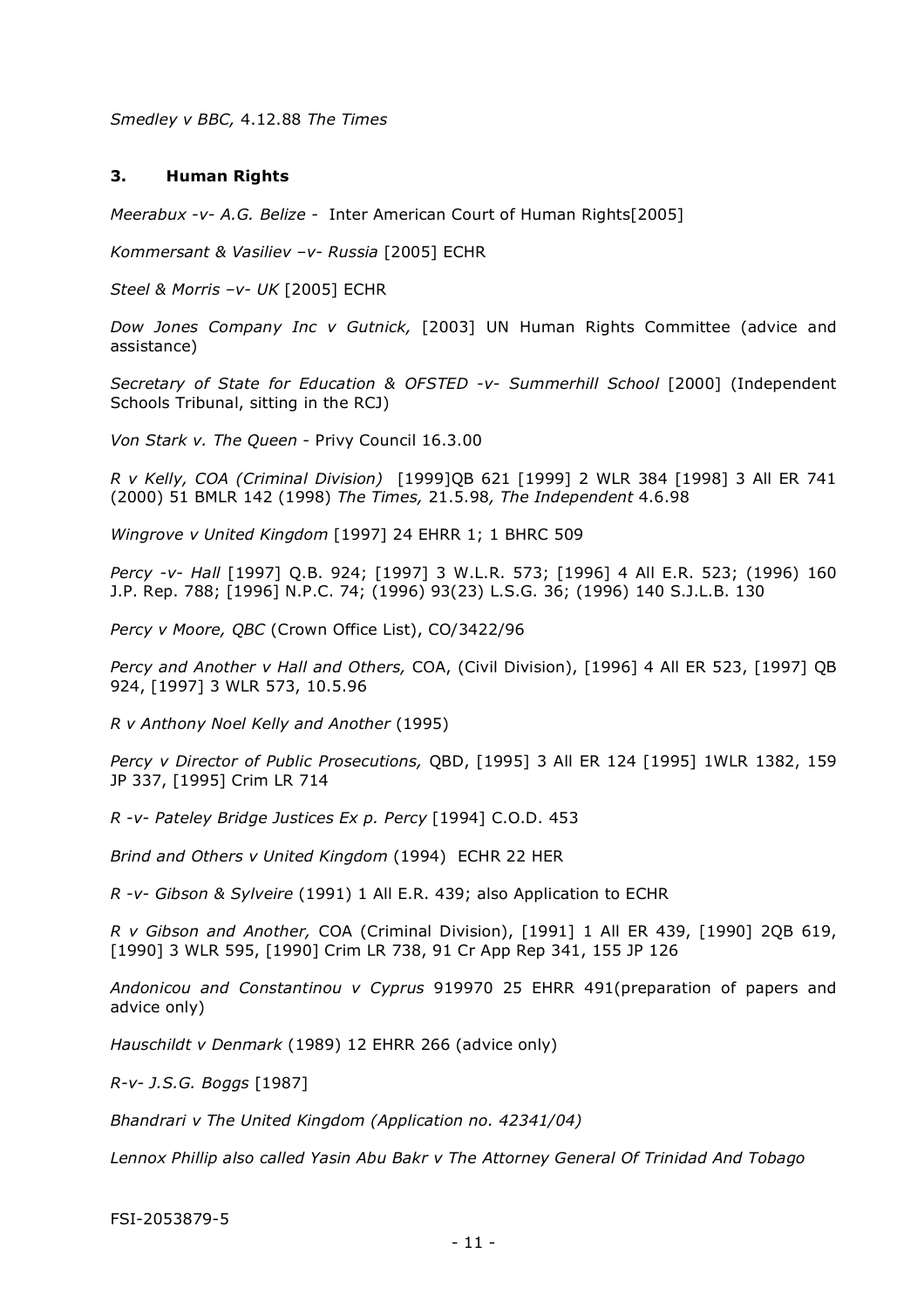*Electrotec Services Ltd v Issa Nicholas (Grenada) Ltd [1997]*

*Privy Council Appeal 90/2006 - Edward Seaga (Appellant) Leslie Harper (Respondent) [FSI.FID1467257]*

*The decision on the appeal has now been reported in the WLR – [2008] 3 WLR 478.*

### **4. Judicial Review**

*R -v- Secretary of State for Foreign and Commonwealth Affairs Ex p. Ki Wai Chik* Reference - CO-561/97\*

*RJB Mining UK Ltd and Others v National Union of Mineworkers,* QBD, [1997] IRLR 621

*R -v- Secretary of State of Home Department Ex p. Ellaway* [1996] C.O.D. 328

*R v Solicitor General ex parte Taylor and Another,* QBD (Divisional Court), *The Independent*  3.8.95*, The Times* 14.8.95

*R v Secretary of State for Scotland and Another, ex parte Greenpeace Ltd,* QBD (Crown Office List) CO/1485/95

*R -v- Pateley Bridge Justices Ex p. Percy* [1994] C.O.D. 453

*R -v- British Coal Corp Ex p. Price* (No. 3) [1994] I.R.L.R. 72; [1993] C.O.D. 482 *R -v- British Coal Corp Ex p. Price* (No 2) [1993] C.O.D. 323 *The Times* 23.2.93*, The Independent* 23.2.96 CO/2507/92 *R -v- British Coal Corp Ex p. Price* (No 1) 1993 (unreported)

*R -v- Secretary of State for Trade and Industry Ex p. Hardy* [1993] 1 C.M.L.R. 721; [1993] I.C.R. 720; [1993] I.R.L.R. 104; (1994) 6 Admin L.R. 1

*R v Pateley Bridge Justices ex parte Percy; R v Same ex parte Same,* QBD (Crown Office List), CO/962/93

*R v British Coal Corporation & Secretary of State for Trade and Industry, ex parte Vardy & Others,* QBD (Crown Office List) [1993] ICR 720 [1993] IRLR 104

*Brind -v- Secretary of State for the Home Department* (1991) 1 All E.R. 720 *R -v- Secretary of State for the Home Department Ex p. Brind* (1990) 1 All E.R. 469

*R v Secretary of State for the Home Department, ex parte Brind, COA Civil Division* [1991] 1 AC 696 [1990] 1 All ER 469, 1990 2 WLR 787

*R v Secretary of State for the Home Department ex parte Brind & Another,* QBD (Crown Office List)*, The Times* 30.5.89*, The Independent* 2.6.89, CO/1756/88, 139 NLJ 1229

*R v Secretary of State for Trade and Industry ex parte Greenpeace Ltd* (No. 1), [1998] Eu LRD 48; [1998] Env. LR 415; {1998] COD 59

*R v Secretary of State for the Environment ex parte Greenpeace Ltd,* [1994] 4 All ER 241; [1994] 3 CMLR 737; [1994] Env LR 401; [1994] NPC 18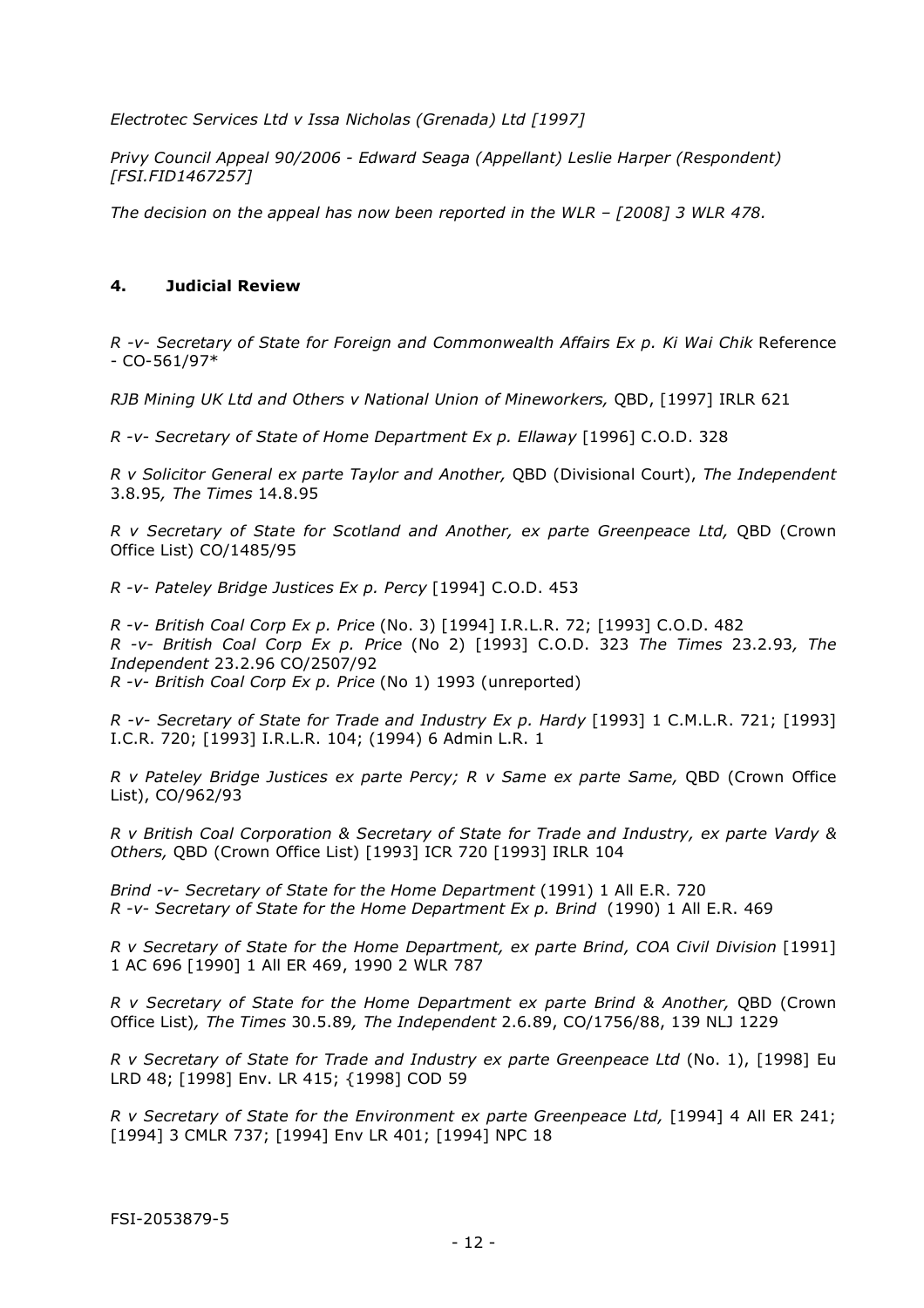### **5. Commercial Litigation**

*Russia v Royal Dutch Shell (litigation in New York, Moscow, Stockholm)*

*University of East London Higher Education Corporation v Barking and Dagenham London Borough Council and others, Chancery Division* [2004] All ER (D) 211 (Dec) 14.12.04

*Re New Millennium Experience Co; Greenwich Millennium Exhibition Ltd v New Millennium Experience Co Ltd and others* Chancery Division (Companies Court) [2003] EWHC 1823 (Ch) [2004] 1BCLC 19 23.7.03

*Bank of Credit and Commerce (International) v Ali and others* (No 3) COA (Civil Division) [2002]EWCA Civ 82

*Stephens Innocent v Hill* COA (Civil Division) [2001]

*National Grid Co plc v Mayes and others; International Power plc (formerly National Power plc) v Healy and others,* House of Lords, [2001] UKHL/20, [2001] 2 All ER 417, [2001] 1 WLR 864

*Stephens Innocent (a firm) v Hill,* COA (Civil Division) [2000]

*Bank of Credit and Commerce International SA v Ali and others* (No.4) , Chancery Division, *The Times* 2 March 2000, 149 NLJ 1222 (1999)

*Jeffries and others v Mayes and others; National Grid Co plc v Same; National Power plc v Feldon and others,* COA (Civil Division)*, The Times* 23.2.1999, [2000] ICR 174

*Jefferies -v- Mayes* [1999] Pensions L.R. 37; (1999) 96(9) L.S.G. 31

*Machin v National Power plc and others; Laws and another v The National Grid Company plc and others,* Chancery Division (1998)

*Re National Grid Company plc Group of the Electricity Supply Pension Scheme; National Grid v Mayes; Same v Laws; Jefferies v Laws,* Chancery Division (1997)

*R -v- Kelly* [1999] 2 W.L.R. 384

*Jefferies -v- Mayes* Times, June 30 1997

*National Grid Co Plc Group of the Electricity Supply Pension Scheme, Re* Reference - CH-1997-J-No.1348\*

*British Coal Corp -v- British Coal Staff Superannuation Fund Scheme Trustees* [1995] 1 All E.R. 912

*British Coal Corp v British Coal Staff Superannuation Scheme Trustees Ltd and others,*  Chancery Division [1994] ICR 537, [1995] 1 All ER 912

*Wain v Cameron (Inspector of Taxes) Chancery Division,* [1995] STC 555, 67 Tax Cas 324, 27.4.95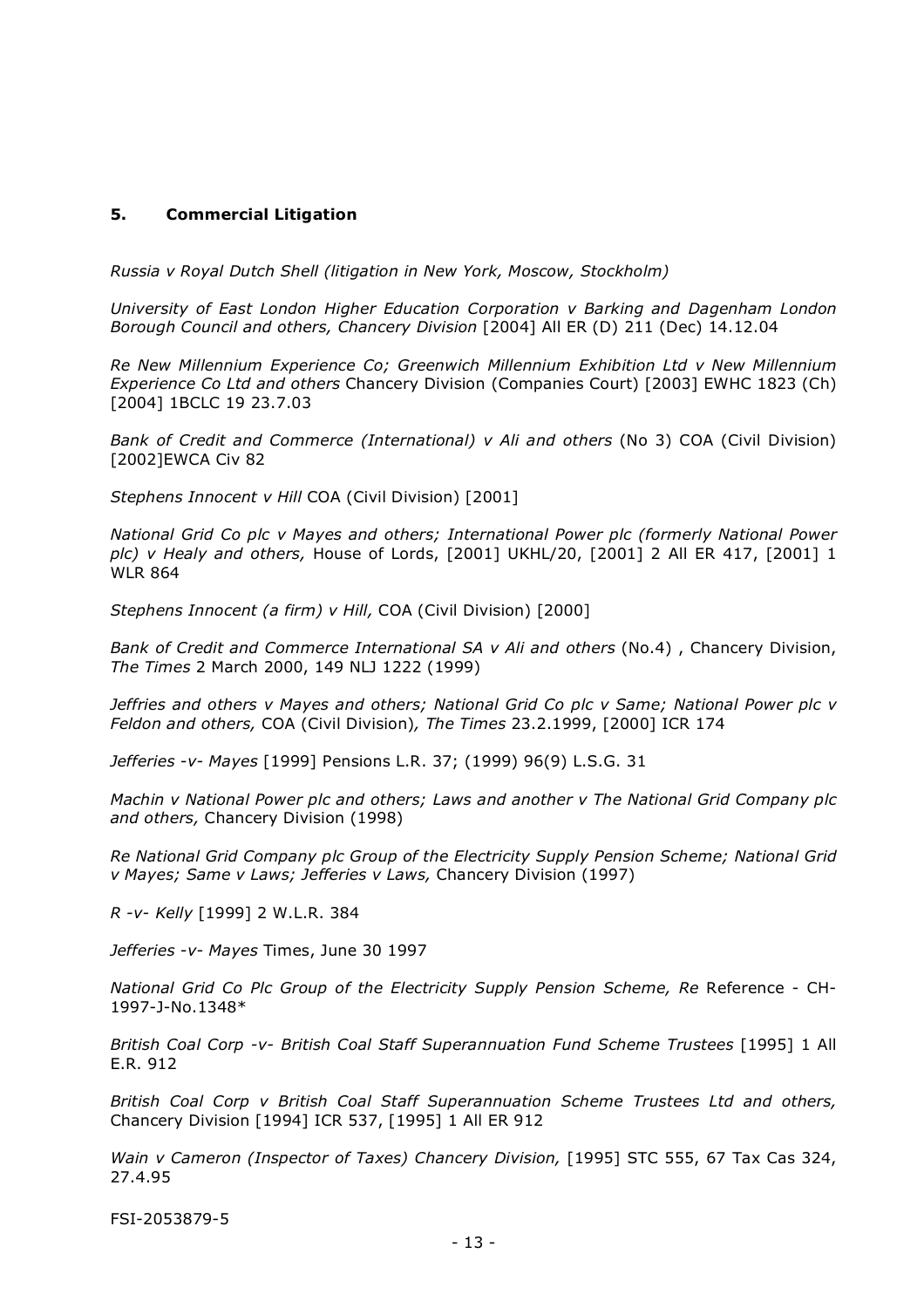*Jim Groves v Sothebys Auction Houses* April 1994

*Bank of Credit and Commerce International SA* (No.3) Chancery Division, (Companies Court) [1993] BCLC 106

*Mughal -v- Reuters* [1993] I.R.L.R. 571

*Honourable Society of Lincoln's Inn - advice in relation to theft of old masters, The Times 6.3.93* 

*Certification Officer v Arthur Scargill, Peter Heathfield & NUM, The Telegraph* 19.6.91*, The Times* 19.6.91*, The Guardian* 19.6.91*, The Independent* 19.6.91

*Stephen Conroy v Conservation Management Ltd* 12.6.88 *Telegraph,* 14.6.88 *The Independent*

*JR Builders Merchants v Ahmed,* COA (Civil Division) 20.3.87

*R (Corner House Research) v Director of Serious Fraud Office [2008] EWHC 246 (Admin) (advice only)*

#### **6. Privy Council - Ultimate Appeal Court for parts of the Commonwealth**

Jamaica Flour Mills Ltd v Industrial Disputes Tribunal and National Workers Union, Privy Council Appeal No. 69 of 2003

*Meerabux -v- A.G. Belize* (9/2003)

Abrahams -v- Gleaner [2003] Law Society Gazette 14<sup>th</sup> July 2003,

*Murphy v R, Privy Council [*2002] UKPC 3

*Otway and another v Gibbs,* Privy Council [2000]

*Starck v R,* Privy Council [2000]

*Von Stark -v- The Queen -* Privy Council [16/03/00]

*Gardener -v- Lewis* [1998] 1 W.L.R. 1535; (1998) 142 S.J.L.B. 237

*Electric Services Ltd -v- Issa Nicholas (Grenada) Ltd* [1998] 1 W.L.R. 202

*Boodram -v- Attorney General of Trinidad and Tobago* [1996] A.C. 824; [1996] 2 W.L.R. 464; (1996) 140 S.J.L.B. 93

*Boustany v Pigott,* Privy Council, 69 P & CR 298

*The Honourable Satnarine Sharma The Chief Justice of Trinidad and Tobago v Carla Brown-Antoine The Deputy Director of Public Prosecutions of Trinidad and Tobago (2) Wellington Virgil Assistant Commissioner of Police of Trinidad and Tobago (3) Trevor Paul Commissioner of Police of Trinidad and Tobago* (Injunction Application)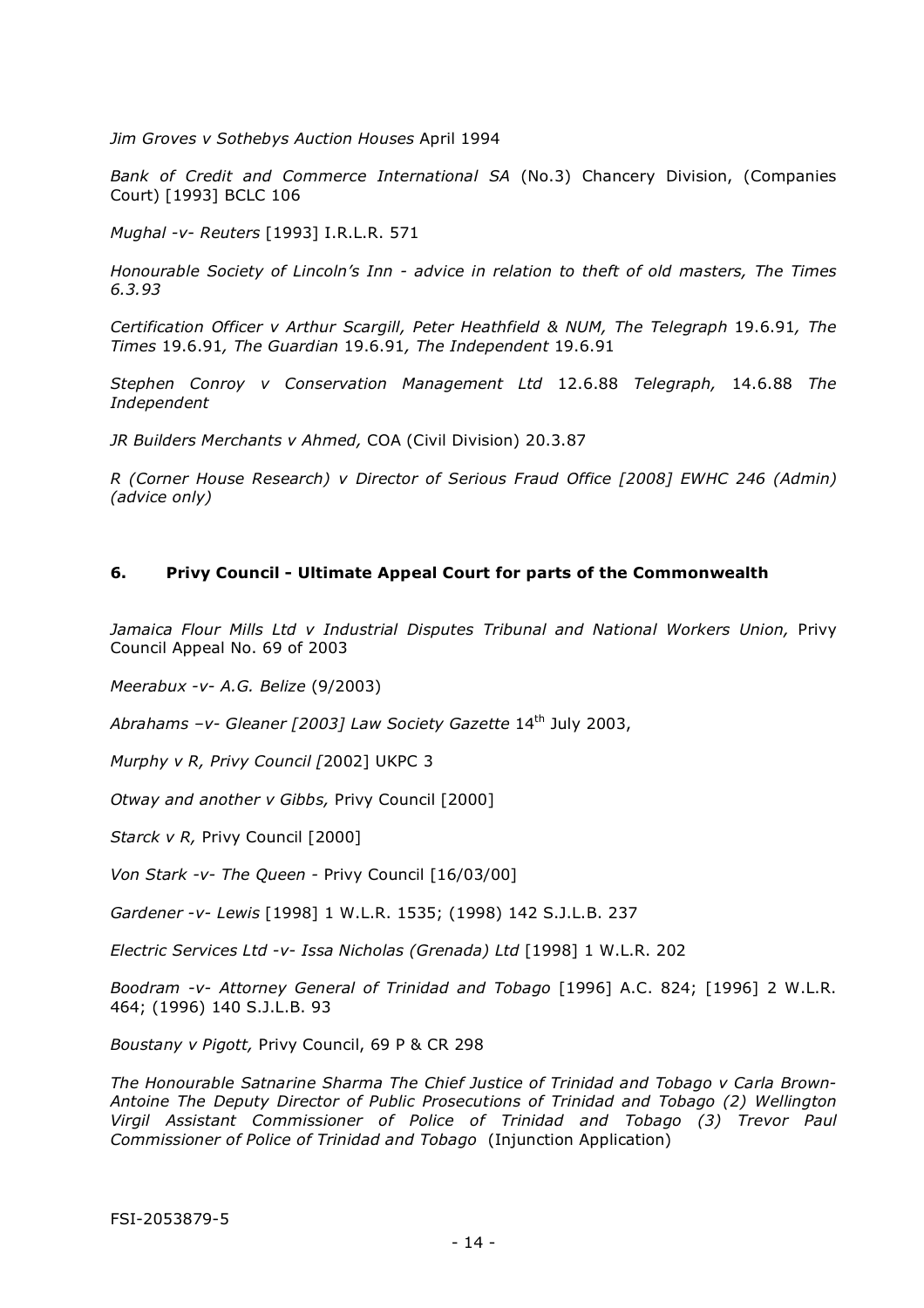## **7. Employment**

*RJB Mining (UK) Ltd -v- National Union of Mineworkers* [1997] I.R.L.R. 621

*National Association of Colliery Overmen, Deputies and Shotfirers (NACODS) -v- Gluchowski*  [1996] I.R.L.R. 256

*Kramer -v- South Bedfordshire Community Health Care Trust* [1995] I.R.C. 1066; (1996) 30 B.M.L.R. 34

*Wain -v- Cameron (Inspector of Taxes)* [1995] S.T.C. 555; 67 T.C. 324; [1995] S.T.I. 732; (1995) 95(20) L.S.G. 40; [1995] 139 S.J.L.B. 118

*Associated Newspapers Ltd -v- Wilson* [1995] 2A.C. 454; [1995] 2 W.L.R. 354; [1995] All E.R. 100; [1995] I.C.R. 406; [1995] I.R.L.R. 259; (1995) 145 N.L.J. Rep. 417; (1995) 139 S.J.L.B. 110; (1995) 92(17) L.S.G. 48 [1994] I.R.C. 97; [1993] I.R.L.R. 336; (1993) 90(26) L.S.G. 37; (1993) 137 S.J.L.B. 134

*Bamsey and others v Albon Engineering Ltd, Employment appeal Tribunal, EAT/365/02/DA* [2003] ICR 1224 27.3.04

*Pye and Others v British Coal Corporation, Employment Appeal Tribunal,* EAT/126/95 2.5.96

*NACODS v Gluchowski, Employment Appeal Tribunal,* EAT/734/95 4.10.95 [1996] IRLR 252, 4.10.95

Associated Newspapers Ltd v Wilson; Associated British Ports v Palmer and others, House of Lords, [1995] IRLR 258, [1995] 2 All ER 100, [1995] 2 WLR 354 [1995 ICR 406

Ashton v Independent Television News Ltd, Employment Appeal Tribunal, EAT/593/94

*Wilson v Associated Newspapers Ltd; Palmer & Another v Associated British Ports,* COA (Civil Division) [1994] ICR 97, [1993] IRLR 336

*Anderson and Others v British Coal Corporation,* QBD*, The Times* 8.2.93

## **8. Regulatory Cases & Inquiries**

*OFCOM –v- Bloomberg Television* [2005]

*Co-Consulting and drafting (with David Schulz & Helen Derbishire)* a new EU and NATO compliant Freedom of Information Law for Romania. The law is now being promulgated in the Romanian Parliament.[2005]

*Shipman Inquiry for CNN –* Camera access

*CNBC v ITC (in the ITC ) –* Programme sponsorship of public information film

*CNN v ITC (in the ITC) –* Programme sponsorship in news programming

Tribunal of Inquiry into the abuse of children in care in the former County Council areas of Gwynedd and Clwyd since 1974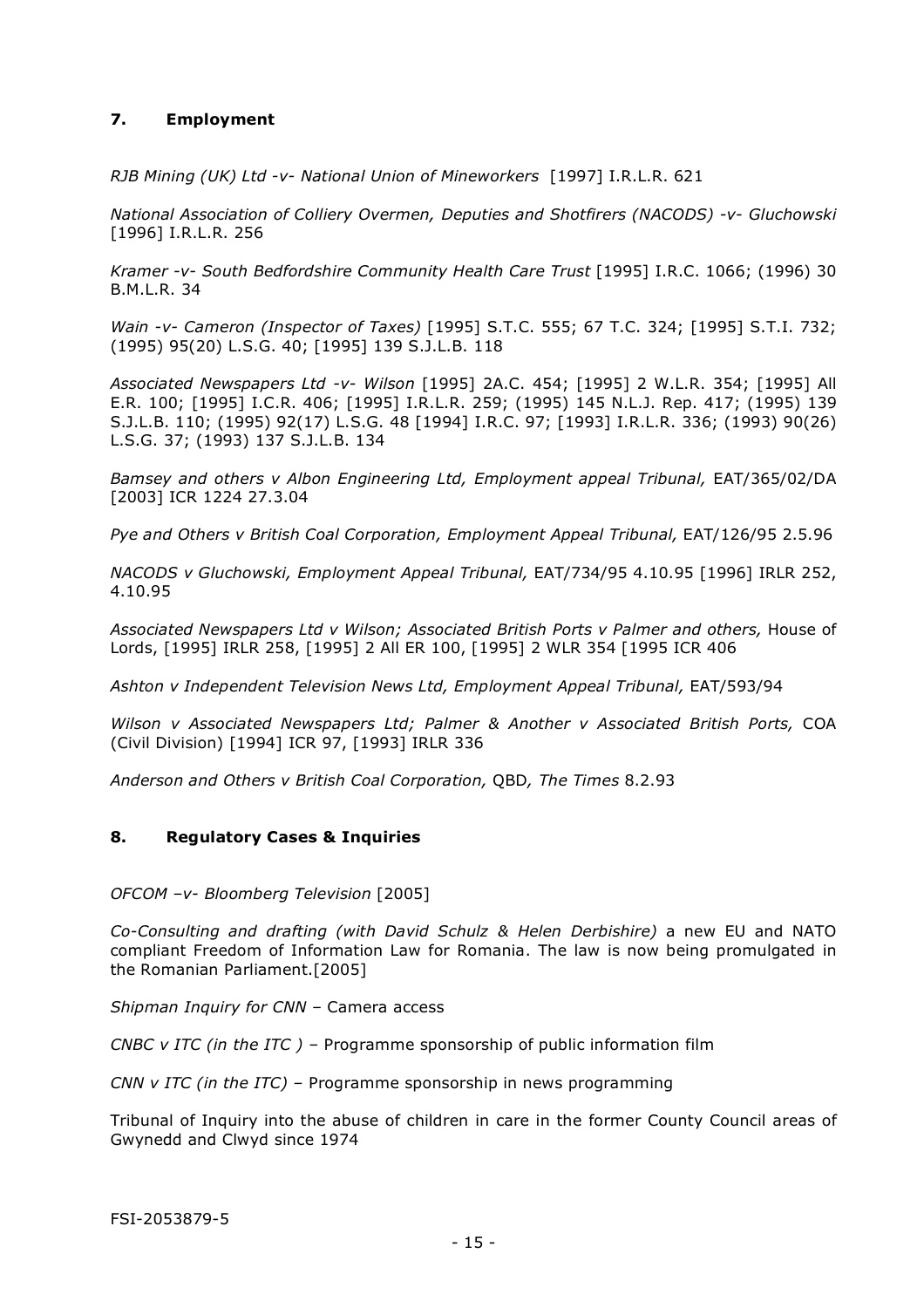Sat on the tribunal for a large number of ICSTIS decisions/adjudications/appeals – Premium Rate Telephony Regulator

*ITC v Med TV (1999)-* allegations of lack of impartiality and balance (series of 14 cases)

Court of Session Re: CNN camera access application – Lockerbie Bombing Trial 1999 Camp Zeist, Netherlands

*Germaine Greer -v- Associated Newspapers* (Press Council) Report 24 March / April 1994

Cases before the Video Appeals Committee and advisory work before the BBFC.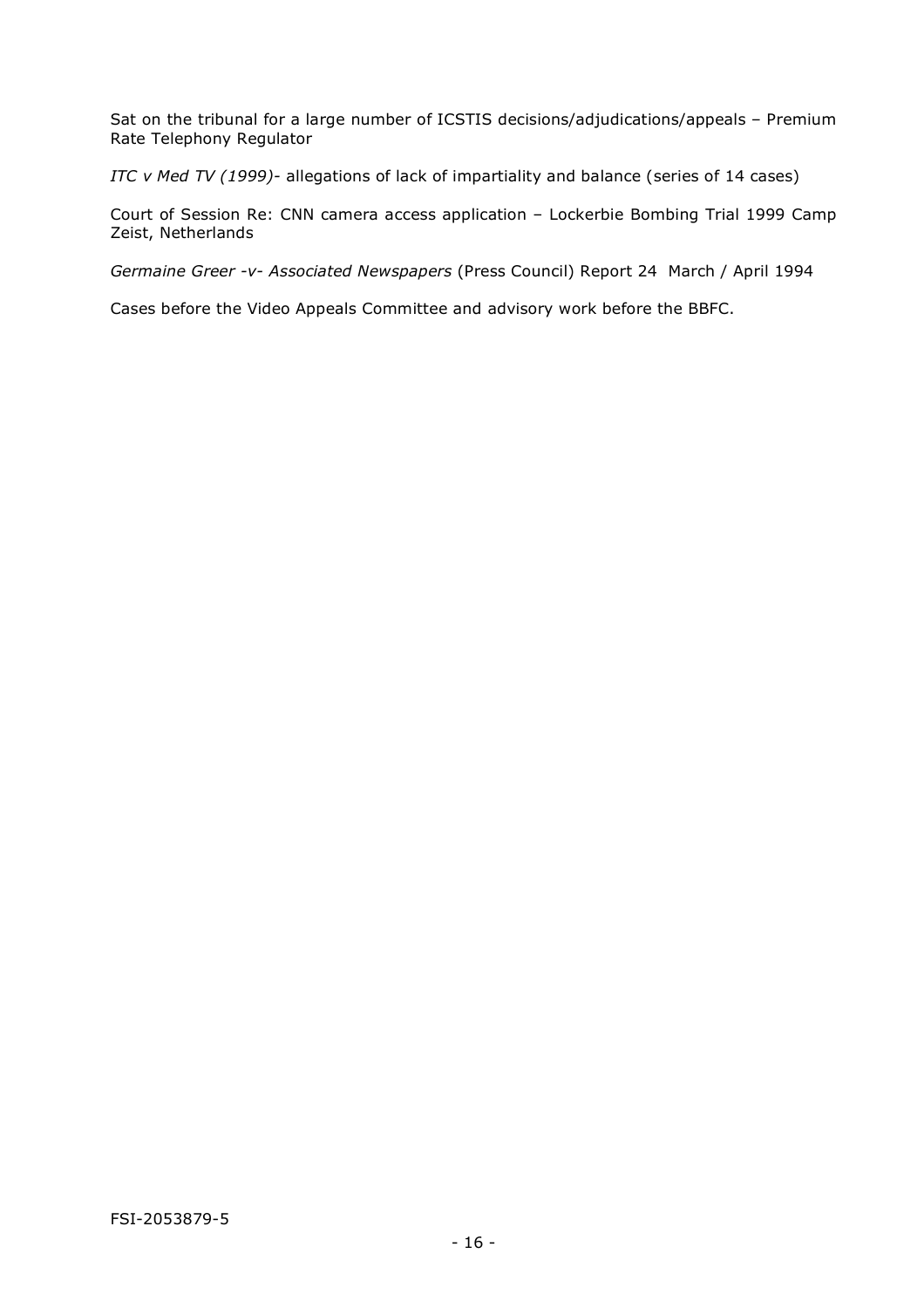#### **9. Others**

*Michael Stone v (1) South East Coast Strategic Health Authority (2) Kent County Council (3) Kent Probation Board and Interested Parties: (1) Secretary of State for Health (2) Josie Russell* [2006] EWHC 1668 (Admin). Advice only

*Cleveland Bridge UK Limited v Multiplex Constructions (UK) Limited; Multiplex Constructions (UK) Limited v Cleveland Bridge UK Limited* [2005] EWHC 2101 (TCC)

*Hickson -v- Polystyle Publications Ltd & Ors (1995)* unreported (ownership of original Postman Pat illustrations)

*Manners -v- The Reject Shop Plc [1995] FSR 870* (copyright, secondary infringement; costs)

*Hills & Saunders & Ors -v- MGN Ltd* (1997) unreported (for the Eton College photographer, the copyright owner of a photograph of Prince William at school, published in newspaper)

*Adams -v- McInnis (1999) unreported* (regarding the estate of Sir John Pritchard, deceased)

*Mills –v- News Group Newspapers Ltd [2001] EMLR 957;* (breach of confidence/Art 8, convention right to privacy; for celebrity, against newspaper)

*Adeniji –v- London Borough of Newham* (2001), unreported, 16 October 2001 (Garland J.) *The Independent,* 17th October 2001 (for successful child claimant, complaining of breach of confidence, invasion of privacy & infringement of data protection principles arising out of unauthorised use by Local Authority of photographs taken of a child at one of their schools).

*Rajaa Hany Salaam -v- Hany Mohammed Salaam & Daniel Herscher* (2005) Case BD 423596 Hon Ann Dobbs, Los Angeles Superior Court; expert evidence on the English Law relating to freezing injunctions.

*Sarah-Rose Josepha Adler, Andrew J Orkin, F Mark Orkin and A Heinrich Zille v Elizabeth Taylor* (2004) (expert evidence)

*Dow Jones & Co Inc v Al Fayed & Harrods Ltd* [2002] & [2003] NY 2Cir. 02 Civ 3979 VM (S.D.N.Y. Oct 2002) and on appeal (expert evidence)

*B v B* (Divorce: Northern Cyprus) Family Division [2000] FLR 707, [2001] 3 FCR 331 (expert evidence)

*Adams -v- McInnis* (1999) unreported (regarding the estate of Sir John Pritchard, deceased)

Andrew McCarten & Stephen Sinclair -v- Twentieth Century Fox (1998) Expert evidence on English Copyright Law and applicability of legal aid in copyright cases.

*Percy -v- DPP* [1995] 1 W.L.R. 1382; [1995] 3 All E.R. 124; (1995) 159 J.P. 337; [1995] Crim. L.R. 714; (1995) 159 J.P.N. 228; (1995) 92 (09) L.S.G. 38; (1995) 139 S.J.L.B. 34

*R v James Canning* (1993)

*Friendly Fire Inquest, Oxford* (1992)

*Ironside v HM Attorney-General* CH [1998] R.P.C 197 Ch Digested, 89/509